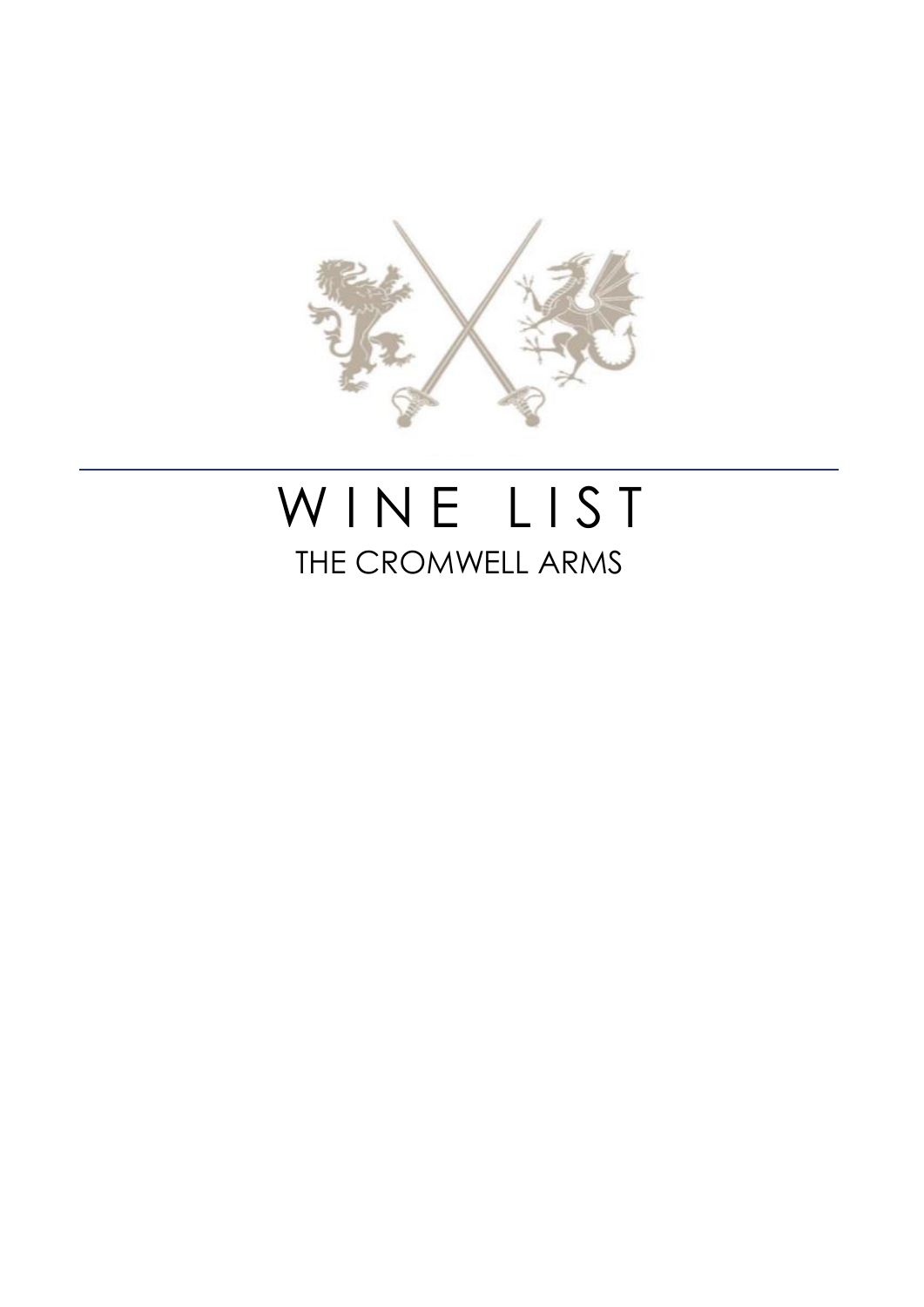## A B O U T



The Cromwell Arms shares its name with some iconic people and features of British history. An example is Oliver Cromwell, an English military and political leader who later became Lord Protector of the Commonwealth of England. Another one is the Cromwell Tank, which is a British WWII tank. Could this be the inspiration behind the name? We can't say for sure. However, whether it's coincidental or not, we are proud of the history that our name invokes.

Romsey itself has been home to a number of prominent figures in history. The list includes William Petty, a philosopher and economist of the 17th century, the 19th century British Prime Minister Lord Palmerston and Louis Mountbatten, a 20th century soldier and statesman.

### **OUR WINE LIST**

In addition to a comprehensive main list, we also offer a regularly changing selection of wine by the glass via Coravin. A revolutionary device that allows us to extract wine from a bottle without the need to remove the cork, the Coravin opens up a whole new world of possibility by the glass.

Each month we also complement our list by adding a number of exciting, fine, or unusual bottles in our 'Cellar Select' list. For our latest offering, please see this month's Cellar Select insert.

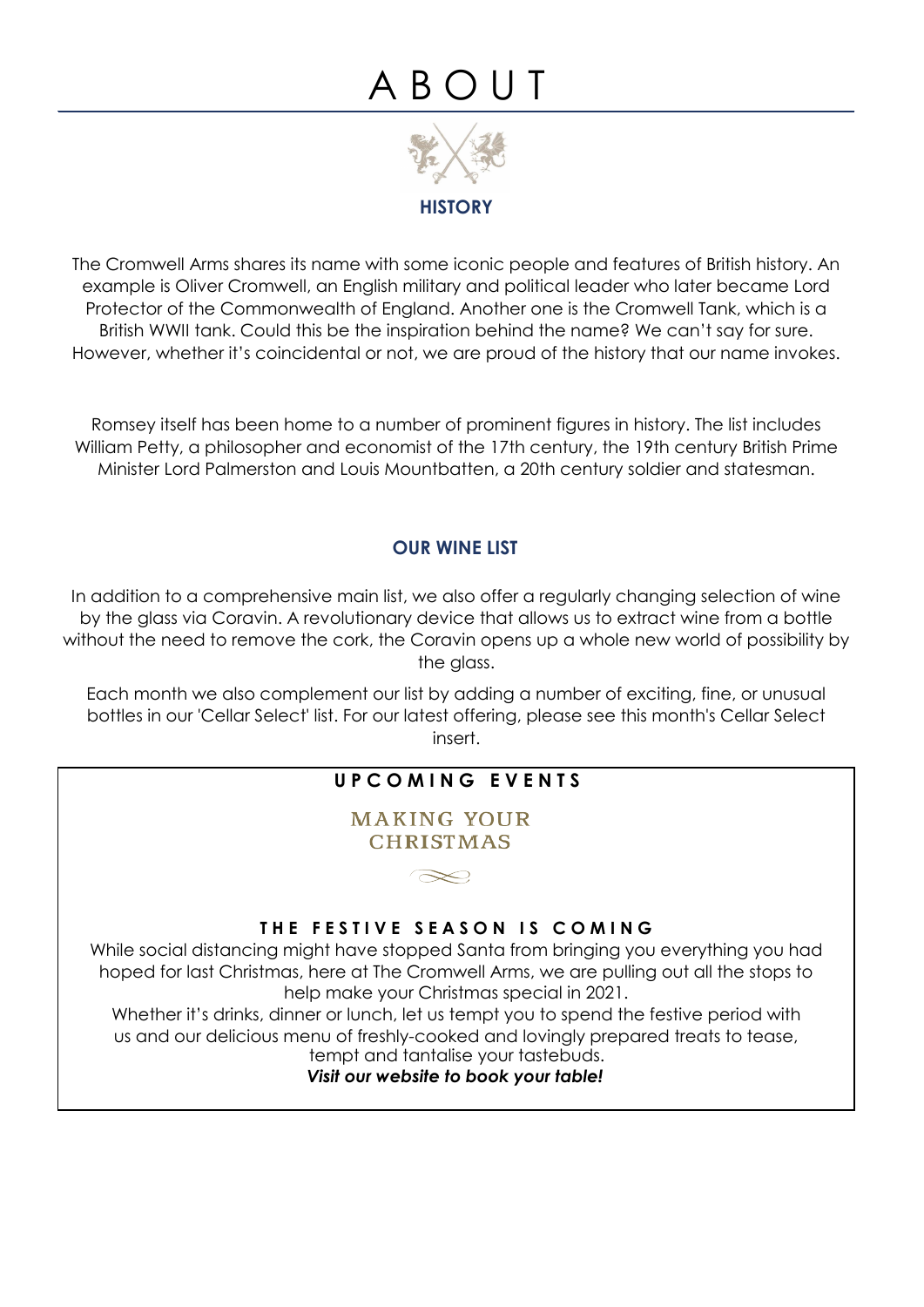### **C H A M P A G N E & S P A R K L I N G W I N E**

| <b>BYTHE GLASS</b>                                                                     |          |                                                                                  |            | (125ml)            | (Bottle) |
|----------------------------------------------------------------------------------------|----------|----------------------------------------------------------------------------------|------------|--------------------|----------|
| Bolney Estate Bubbly Brut, West Sussex, England                                        |          | (ve)                                                                             | £9.10      | £44.0              |          |
| English and oh so very good!                                                           |          |                                                                                  |            |                    |          |
| La Tordera Prosecco Extra Dry DOCG, Valdobbiadene, Italy<br>Gorgeous DOCG quality here |          |                                                                                  | (ve)       | £6.80              | £33.0    |
|                                                                                        |          |                                                                                  |            |                    |          |
| <b>BY THE BOTTLE</b>                                                                   |          |                                                                                  |            |                    |          |
| Court Garden Classic Cuvee Brut, East Sussex, England                                  |          |                                                                                  | $(\vee e)$ | <b>Half Bottle</b> | £26.5    |
| A3 Prosecco DOCG, Asolo, Italy                                                         |          |                                                                                  | (ve)       |                    | £33.5    |
| Pol Roger Reserve Brut, Epernay, France                                                |          |                                                                                  | (ve)       |                    | £65.0    |
| Bollinger Brut, Ay, France                                                             |          |                                                                                  |            |                    | £75.0    |
|                                                                                        |          |                                                                                  |            |                    |          |
| Furleigh Estate Rose Brut, Dorset, England                                             |          |                                                                                  | (ve)       |                    | £49.0    |
| Gabry Rose Brut, Treviso, Italy                                                        |          |                                                                                  | (ve)       |                    | £28.5    |
| Laurent-Perrier Cuvee Rosé Brut, Tours-sur-Marne, France                               |          |                                                                                  | (ve)       |                    | £85.5    |
|                                                                                        |          |                                                                                  |            |                    |          |
|                                                                                        |          | <b>Wine Worth Sharing</b>                                                        |            |                    |          |
| Saomi Prosecco Brut DOC, Treviso, Italy                                                |          |                                                                                  | (ve)       | Magnum             | £60.00   |
| Single vineyard Prosecco. Dry and lively                                               |          |                                                                                  |            |                    |          |
|                                                                                        |          | A magnum is two standard 75cl bottles - perfect for sharing amongst groups of 4+ |            |                    |          |
|                                                                                        |          |                                                                                  |            |                    |          |
| <b>COCKTAILS</b>                                                                       |          |                                                                                  |            |                    |          |
| <b>Aperol Spritz</b>                                                                   | £7.75    | Old Fashioned                                                                    |            | £7.50              |          |
| Amaretto Sour                                                                          | £7.50    | Negroni                                                                          |            | £7.50              |          |
| Romsey 75                                                                              | £9       | French Martini                                                                   |            | £7.50              |          |
| Cosmopolitan                                                                           | £7.50    | <b>Black Russian</b>                                                             |            | £7.50              |          |
| Dry Martini                                                                            | £7.50    | <b>Bramble</b>                                                                   |            | £7.50              |          |
| Espresso Martini                                                                       | £7.50    | Pornstar Martini                                                                 |            | £8.50              |          |
| G I N - Ask to see our full gin list                                                   |          |                                                                                  |            |                    |          |
|                                                                                        |          |                                                                                  |            | (25ml)             |          |
| <b>Brockmans</b>                                                                       | Surrey   |                                                                                  |            | £4.90              |          |
| Hendricks                                                                              | Scotland |                                                                                  |            | £4.65              |          |
| Corner 53 Pomelo                                                                       |          | Hampshire                                                                        |            | £4.95              |          |
| Monkey 47                                                                              |          | Germany                                                                          |            | £5.00              |          |
| Pink Pepper                                                                            | France   |                                                                                  |            | £5.15              |          |
| Pinkster                                                                               |          | Cambridgeshire                                                                   |            | £4.65              |          |
| Saffron                                                                                | France   |                                                                                  |            | £4.30              |          |
| Sipsmith London Dry                                                                    | London   |                                                                                  |            | £4.55              |          |
| Tanqueray                                                                              | London   |                                                                                  |            | £3.70              |          |
| Tanqueray Flor de Sevilla                                                              | London   |                                                                                  |            | £4.55              |          |
| Wight Mermaid<br>Whitley Neil Rhubarb & Ginger                                         |          | Isle of White                                                                    |            | £4.80<br>£4.55     |          |
|                                                                                        | London   |                                                                                  |            |                    |          |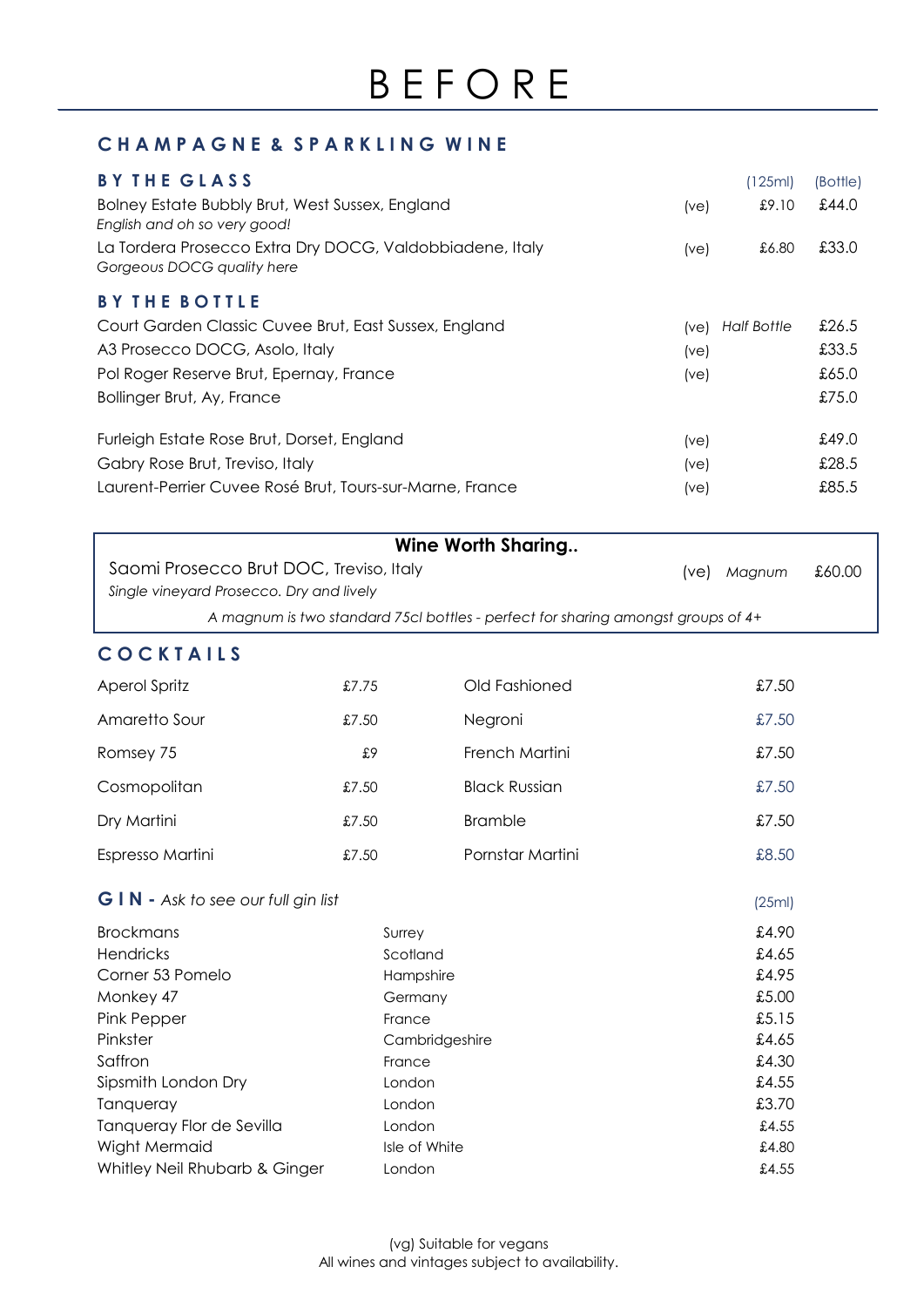# WHITE & ROSÉ

| BY THE GLASS                                             |            |         |         |
|----------------------------------------------------------|------------|---------|---------|
| WHITE                                                    |            | (175ml) | (250ml) |
| Shoreline White, Western Cape, South Africa              |            | £5.10   | £7.40   |
| Fruity & very easy drinking                              |            |         |         |
| Folio Pinot Grigio DOC, Veneto, Italy                    | (ve)       | £5.40   | £7.70   |
| Light, crisp and refreshing                              |            |         |         |
| Domaine Perhus Colombard/Sauvignon, Gascony, France      | (ve)       | £5.60   | £8.10   |
| Zesty & mouthwateringly fresh                            |            |         |         |
| La Palma Chardonnay, Cachapoal, Chile                    | (ve)       | £5.80   | £8.30   |
| Unoaked, youthful and fruity                             |            |         |         |
| Picpoul de Pinet Chemin des Dames, Languedoc, France     | $(\vee e)$ | £6.50   | £9.40   |
| Crisp, fruity and fresh, great with light food           |            |         |         |
| Pazo de Villarei Albarino, Rias Baixas, Spain            |            | £7.30   | £10.40  |
| Ripe fruit with a clean finish                           |            |         |         |
| Gavi di Gavi Villadoria, Piemonte, Italy                 | (ve)       | £7.90   | £11.30  |
| From the hills of Gavi, an appealing freshness           |            |         |         |
| Lanark Lane Sauvignon Blanc, Marlborough, New Zealand    |            | £8.00   | £11.50  |
| Intense and lovely, textbook Marlborough Sauvignon Blanc |            |         |         |
| <b>ROSE</b>                                              |            |         |         |
| Comino dei Prati Pinot Grigio Blush DOC, Veneto, Italy   | $(\vee e)$ | £5.80   | £8.30   |
| Fresh, light and easy to drink                           |            |         |         |
| Etoile de Mer Rose, Pays d'Oc, France                    | (ve)       | £6.50   | £9.40   |

*Pale, pink and delicious*

### **FINE WHITE WINE BY THE GLASS V I A C O R A V I N**

The Coravin is a revolutionary device which enables wine to be served without the need to remove the cork - allowing us to offer you some of the finest options from our cellar by the glass.

|                                                                                                                                                                            |      | (175ml) | (250ml) |
|----------------------------------------------------------------------------------------------------------------------------------------------------------------------------|------|---------|---------|
| Les Courtines Grand Reserve Blanc, Gascony, France                                                                                                                         | (ve) | £6.90   | £9.70   |
| Exceptional balance and full flavour from this blend of Sauvignon and local varieties Colombard and Gros<br>Manseng. Plenty of lychee, gooseberry and pineapple character. |      |         |         |
| Sancerre, Domaine Durand, Loire, France                                                                                                                                    |      | £9.50   | £13.50  |
| Durand are a small, family run estate making excellent quality Sancerre. Classic smokey nose with a full,<br>round body.                                                   |      |         |         |
| Chablis 1 er Cru 'Les Lys', Domaine Long-Depaquit, Burgundy, France                                                                                                        | (ve) | £13.00  | £18.50  |
| Premium quality Chablis full of blossom and citrus character, with typical Chablis steel and discrete power<br>on the finish.                                              |      |         |         |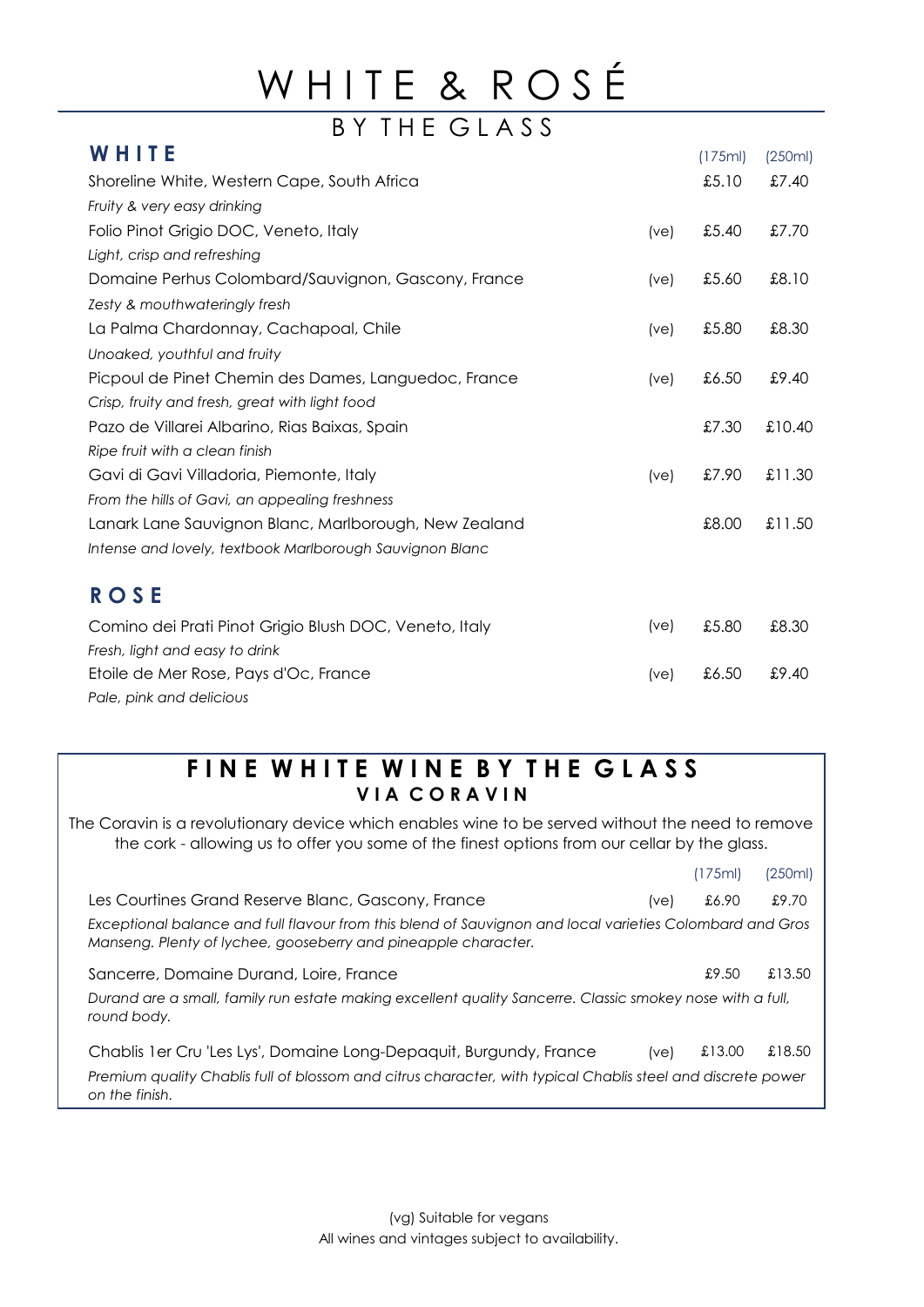# WHITE & ROSÉ

| WHITE                                                           |            | (175ml)            |        | $(250ml)$ $(Bottle)$ |
|-----------------------------------------------------------------|------------|--------------------|--------|----------------------|
| Shoreline White, Western Cape, South Africa                     |            | £5.10              | £7.40  | £20.5                |
| Corte dei Mori Vermentino, Sicily, Italy                        | $(\vee e)$ |                    |        | £20.5                |
| Folio Pinot Grigio DOC, Veneto, Italy                           | (ve)       | £5.40              | £7.70  | £21.5                |
| Domaine Perhus Colombard/Sauvignon, Gascony, France             | (ve)       | £5.60              | £8.10  | £22.5                |
| La Palma Chardonnay, Cachapoal, Chile                           | (ve)       | £5.80              | £8.30  | £23.0                |
| Le Versant Viognier, Pays d'Oc, France                          | (ve)       |                    |        | £25.0                |
| Diez Siglos Verdejo, Rueda, Spain                               |            |                    |        | £25.0                |
| Calabria Riesling, Eden Valley, Australia                       |            |                    |        | £25.0                |
| Les Courtines Grand Reserve Blanc, Gascony, France              | (ve)       | £6.90              | £9.70  | £25.5                |
| Picpoul de Pinet Chemin des Dames, Languedoc, France            | (ve)       | £6.50              | £9.40  | £26.0                |
| 'Y' Sauvignon Blanc Reserva, Cachapoal, Chile                   | (ve)       |                    |        | £27.5                |
| Saint Clair Pinot Gris, Marlborough, New Zealand                |            |                    |        | £28.5                |
| Pazo de Villarei Albarino, Rias Baixas, Spain                   |            | £7.30              | £10.40 | £29.0                |
| Valde Chenin Blanc Reserve, Swartland, South Africa             |            |                    |        | £29.0                |
| Macon-Lugny Les Charmes, Burgundy, France                       | (ve)       |                    |        | £30.0                |
| Gavi di Gavi Villadoria DOCG, Piemonte, Italy                   | (ve)       | £7.90              | £11.30 | £31.5                |
| Lanark Lane Sauvignon Blanc, Marlborough, New Zealand           |            | £8.00              | £11.50 | £32.0                |
| Singing Gruner Veltliner, Niederosterreich, Austria             | (ve)       |                    |        | £35.5                |
| Sancerre Domaine Durand, Loire, France                          |            | £9.50              | £13.50 | £36.0                |
| Gundog Estate Wild Semillon, Hunter Valley, Australia (Natural) |            |                    |        | £47.0                |
| Chablis 1 er Cru Les Lys Dom Long-Depaquit, Burgundy, France    | (ve)       |                    |        | £50.0                |
| Puligny-Montrachet Bichot, Burgundy, France                     | (ve)       |                    |        | £78.0                |
| Sancerre Domaine Durand, Loire, France                          |            | <b>Half Bottle</b> |        | £20.0                |
| <b>ROSÉ</b>                                                     |            |                    |        |                      |
| Comino dei Prati Pinot Grigio Blush DOC, Veneto, Italy          | $(\vee e)$ | £5.80              | £8.30  | £23.0                |
| Riebeek Pinotage Rosé, Swartland, South Africa                  |            |                    |        | £24.0                |
| Etoile de Mer, Pays d'Oc, France                                | $(\vee e)$ | £6.50              | £9.40  | £26.0                |
| Ashdown Rosé, East Sussex, England                              |            |                    |        | £33.0                |
| <b>Wine Worth Sharing</b>                                       |            |                    |        |                      |
| Le Versant Grenache Rosé, Pays d'Oc, France                     |            | Magnum             |        | £48.0                |
| Dry and fresh with plenty of summer fruits                      |            |                    |        |                      |

*A magnum is two standard 75cl bottles - perfect for sharing amongst groups of 4 and above*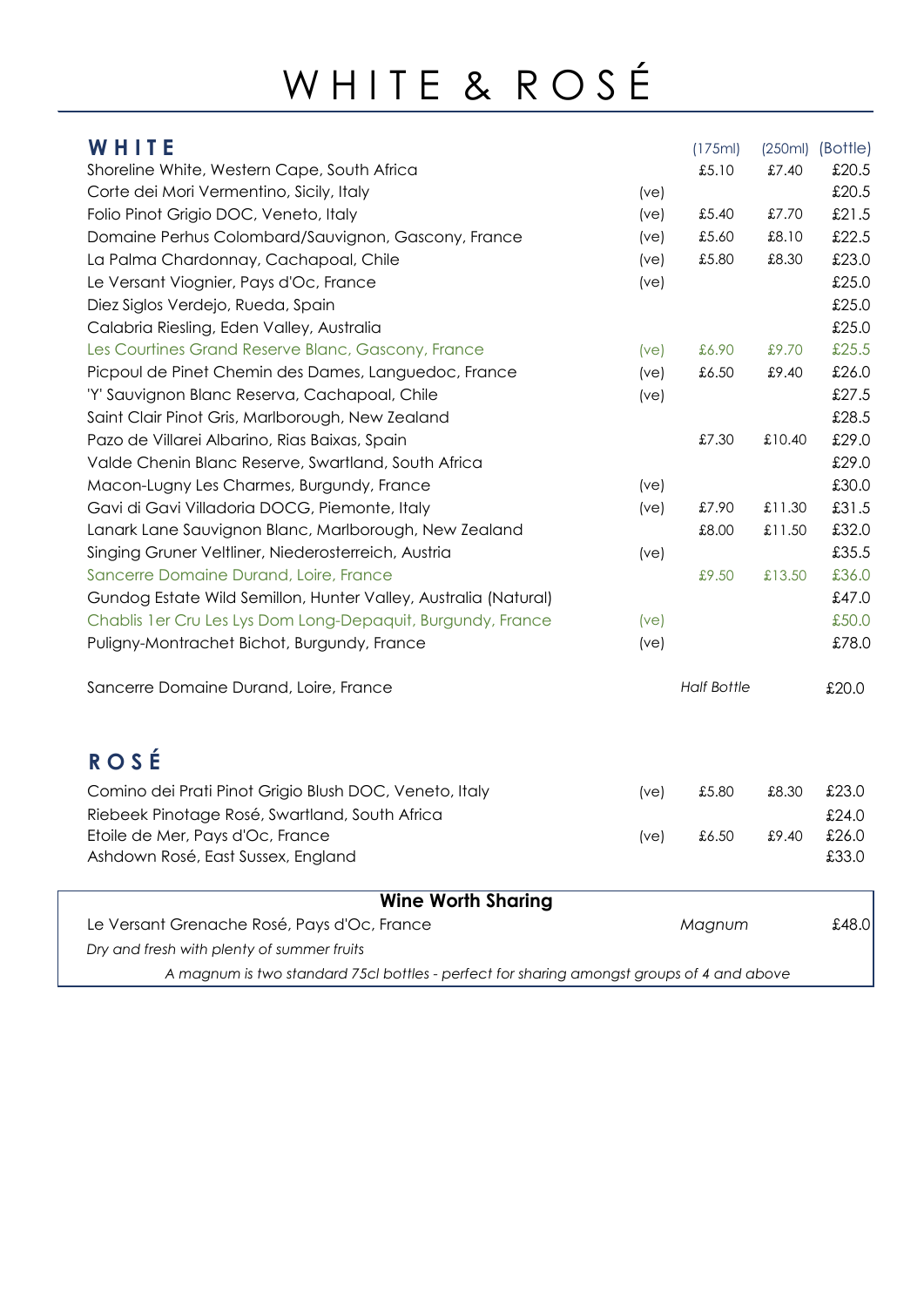### R E D BY THE GLASS

| RED                                                      |            | (175ml) | (250ml) |
|----------------------------------------------------------|------------|---------|---------|
| L'Artista Carmenere/Cabernet, Cachapoal, Chile           | (ve)       | £5.10   | £7.40   |
| Ripe, plummy and easy drinking                           |            |         |         |
| La Palma Merlot, Cachapoal, Chile                        | (ve)       | £5.60   | £8.10   |
| Smooth and ripe black fruit                              |            |         |         |
| Sollione Primitivo, Puglia, Italy                        |            | £5.80   | £8.30   |
| Ripe black fruit flavours                                |            |         |         |
| Les Cent Verres Pinot Noir, Pays d'Oc, France            |            | £6.30   | £9.00   |
| Pale, silky and sensual                                  |            |         |         |
| Richland Black Shiraz, Riverina, Australia               |            | £6.10   | £8.80   |
| Smokey black fruit and spice                             |            |         |         |
| Cruz Alta Malbec Reserva, Mendoza, Argentina             | (ve)       | £7.00   | £10.10  |
| Smooth and spicy, perfect with meat                      |            |         |         |
| Cotes du Rhone Domaine Sarrelon, Rhone, France (Organic) | $(\vee e)$ | £7.40   | £10.60  |
| Grenache blend, rich and earthy                          |            |         |         |
| Lanark Lane Pinot Noir, Marlborough, New Zealand         |            | £7.80   | £11.20  |
| Deep, rich and sumptously smooth                         |            |         |         |

### **FINE RED WINE BY THE GLASS V I A C O R A V I N**

The Coravin is a revolutionary device which enables wine to be served without the need to remove the cork - allowing us to offer you some of the finest options from our cellar by the glass. We change our Coravin offering each month, so there's always the chance to discover a new favourite.

|                                                                                                                                                                              |      | (175ml) | (250ml) |
|------------------------------------------------------------------------------------------------------------------------------------------------------------------------------|------|---------|---------|
| Amarone Classico Cesari DOCG, Veneto, Italy                                                                                                                                  |      | £13.00  | £18.50  |
| Powerful and heart-warming, made with a blend of traditional varieties that are partially dried before<br>fermentation, to concentrate flavours.                             |      |         |         |
| Ch. Les Ormes De Pez 2009, St-Estephe, Bordeaux, France                                                                                                                      |      | £15.00  | £21.40  |
| Left Bank Cabernet blend from an outstanding vintage and made by a great Chateau. Nicely mature<br>now too. Drinking very well indeed.                                       |      |         |         |
| Nuits-St-Georges Bichot, Burgundy, France                                                                                                                                    | (ve) | £16.85  | £23.85  |
| Bichot make wonderful, award-winning Burgundies and their Nuits-St-Georges is no exception. Nicely<br>mature with classic smoke and red berry character. Perfect for autumn. |      |         |         |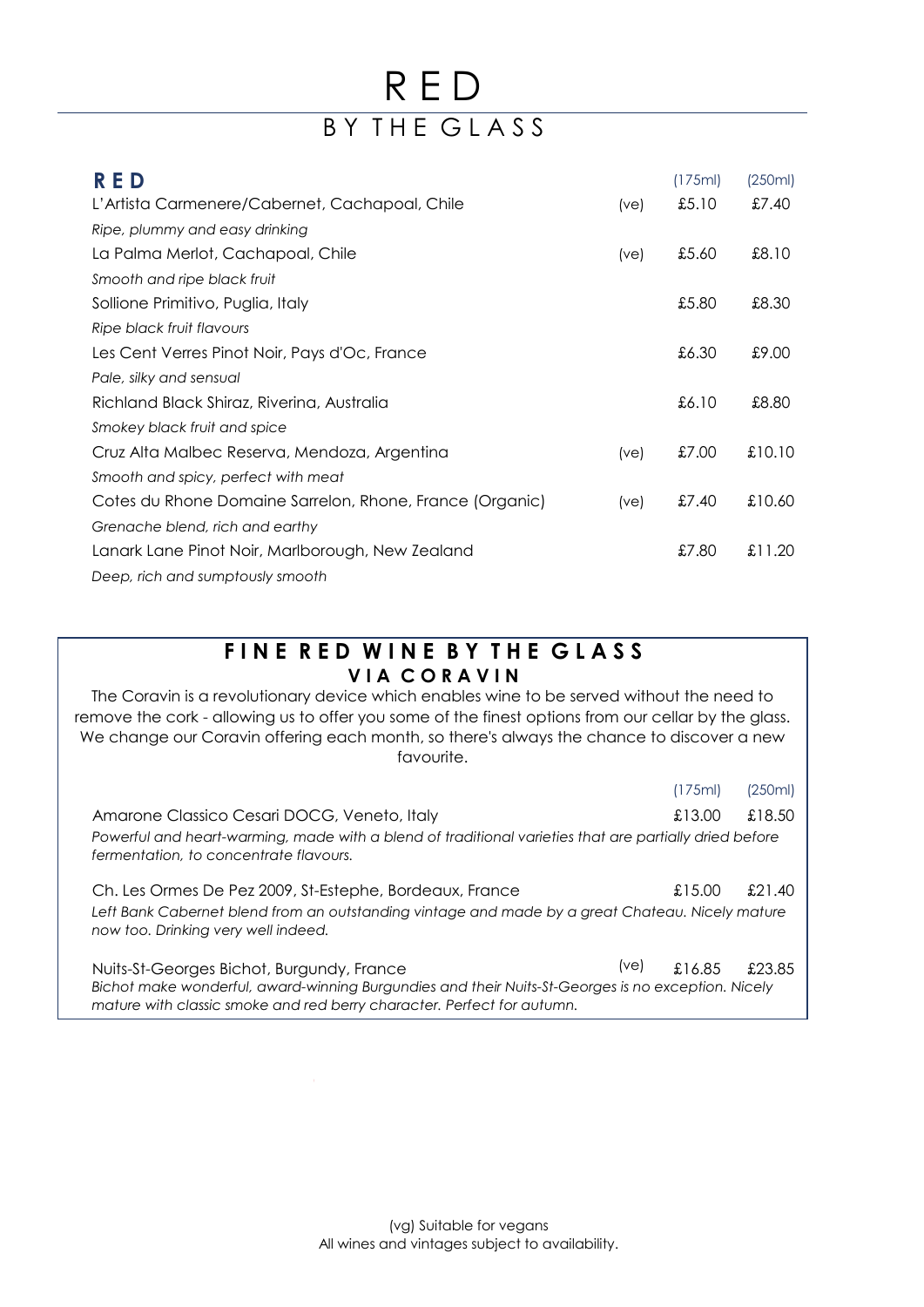## R E D

| <b>RED</b>                                                |      | (175ml)            | (250ml) | (Bottle) |
|-----------------------------------------------------------|------|--------------------|---------|----------|
| L'Artista Carmenere/Cabernet, Cachapoal, Chile            | (ve) | £5.10              | £7.40   | £20.5    |
| La Palma Merlot, Cachapoal, Chile                         | (ve) | £5.60              | £8.10   | £22.5    |
| Sollione Primitivo, Puglia, Italy                         |      | £5.80              | £8.30   | £23.0    |
| Reserve de Marande Malbec, Pays d'Oc, France              | (ve) |                    |         | £24.0    |
| Richland Black Shiraz, Riverina, Australia                |      | £6.10              | £8.80   | £24.5    |
| Momentum Solare GSM, Pays d'Oc, France                    | (ve) |                    |         | £24.5    |
| Les Cent Verres Pinot Noir, Pays d'Oc, France             |      | £6.30              | £9.00   | £25.0    |
| Corbieres Ch. Grand Moulin, Languedoc, France             | (ve) |                    |         | £28.0    |
| Cruz Alta Malbec Reserva, Mendoza, Argentina              | (ve) | £7.00              | £10.10  | £28.0    |
| San Felipe 'Barrel Select' Pinot Noir, Mendoza, Argentina | (ve) |                    |         | £28.5    |
| La Capitana 'Barrel Reserve' Carmenere, Cachapoal, Chile  | (ve) |                    |         | £28.5    |
| Cotes du Rhone Domaine Sarrelon, Rhone, France (Organic)  | (ve) | £7.40              | £10.60  | £29.5    |
| Lanark Lane Pinot Noir, Marlborough, New Zealand          |      | £7.80              | £11.20  | £31.0    |
| Mara Ripasso DOC, Valpolicella, Italy                     |      |                    |         | £32.0    |
| Rioja Reserva Marques del Atrio, Rioja, Spain             |      |                    |         | £33.0    |
| 3 Bridges Shiraz, Barossa, Australia                      |      |                    |         | £34.0    |
| Chairman's Blend, Mendoza, Argentina                      | (ve) |                    |         | £39.0    |
| Pauillac Haut-Bages Monpelou, Bordeaux, France            |      |                    |         | £48.0    |
| Chateauneuf-du-Pape Roger Perrin, Rhone, France           | (ve) |                    |         | £48.0    |
| Amarone Classico Cesari DOCG, Valpolicella, Italy         |      | £13.00             | £18.50  | £50.0    |
| St-Estephe Ch. Les Ormes de Pez, Bordeaux, France         |      | £15.00             | £21.40  | £58.0    |
| Nuits-St-Georges Bichot, Burgundy, France                 | (ve) | £16.85             | £23.85  | £72.0    |
|                                                           |      | (ve) Half Bottle   |         | £21.5    |
| Chairman's Blend Malbec/Cabernet, Mendoza, Argentina      |      | <b>Half Bottle</b> |         |          |
| Bosan Ripasso DOC, Valpolicella, Italy                    |      |                    |         | £21.5    |
|                                                           |      |                    |         |          |
| <b>Wine Worth Sharing</b>                                 |      |                    |         |          |
| Meerlust Red, Stellenbosch, South Africa                  |      | Magnum             |         | £60.0    |
| Lots of ripe, red fruit and lush spiciness                |      |                    |         |          |

*A magnum is two standard 75cl bottles - perfect for sharing amongst groups of 4 and above*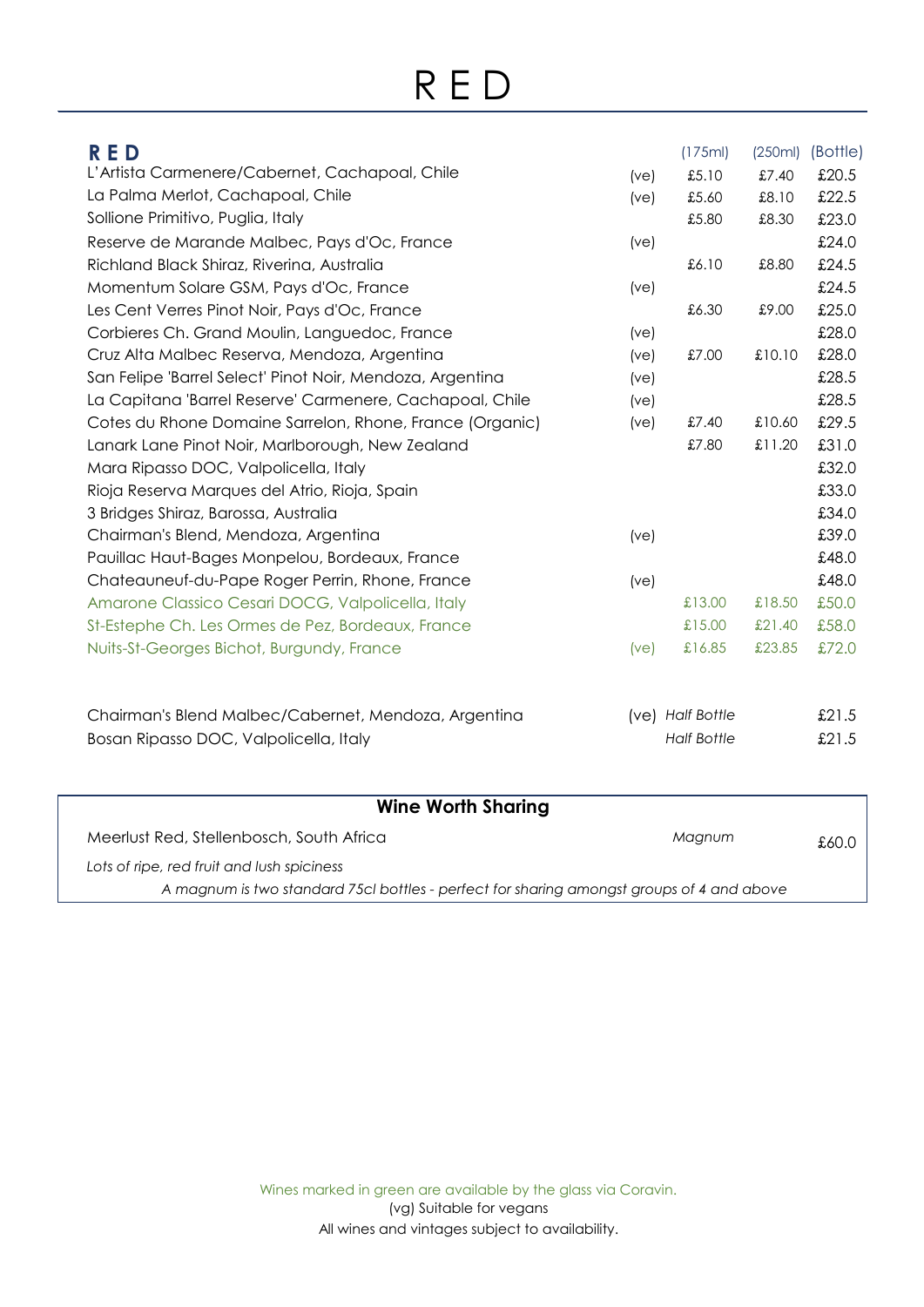## A F T E R

#### **P U D D I N G & F O R T I F I E D W I N E S**

|                                                                                                |               |        |      | (100ml) | (Bottle) |
|------------------------------------------------------------------------------------------------|---------------|--------|------|---------|----------|
| Chateau Delmond Sauternes, Bordeaux, France                                                    |               | 37.5cl | 2013 | £8.40   | £29.50   |
| Textbook Sauternes - lots of apricot, sweet spice and a long, lingering finish                 |               |        |      |         |          |
| Tokaji Aszu 6 Puttonyos, Dobogo, Hungary                                                       |               | 50cl   | 2014 |         | £80.50   |
| A truly outstanding alternative to Sauternes, with even greater depth of flavour and character |               |        |      |         |          |
|                                                                                                |               |        |      |         |          |
|                                                                                                |               |        |      |         |          |
|                                                                                                |               |        |      |         |          |
| <b>WHISKY-SINGLE MALTS</b>                                                                     |               |        |      | (25ml)  |          |
| Laphraoig 10yr                                                                                 | Isle of Islay |        |      | £4.60   |          |
| Glenmorange 16yr                                                                               | Highlands     |        |      | £4.60   |          |
| Glenfiddich 12yr                                                                               | Speyside      |        |      | £4.50   |          |
| WHISKY - BLENDS & IRISH                                                                        |               |        |      |         |          |
| Johnnie Walker Red                                                                             | Kilmarnock    |        |      | £3.50   |          |
| Jameson's                                                                                      | Ireland       |        |      | £3.95   |          |
|                                                                                                |               |        |      |         |          |
| <b>DIGESTIFS &amp; LIQUEURS</b>                                                                |               |        |      |         |          |
| Remy Martin VSOP                                                                               | Cognac        |        |      | £4.85   |          |
| Martell                                                                                        | Cognac        |        |      | £3.95   |          |
| Baileys (50ml)                                                                                 |               |        |      | £4.55   |          |
| Tia Maria                                                                                      |               |        |      | £4.10   |          |

### **B R E W E R ST C O F F E E**

*Brewer Street Coffee is our own unique, Fairtrade-certified blend, available Only at Fuller's. A lighter roast for a fuller flavour, it's perfect for a quiet afternoon moment or for finishing a great meal.*

We put as much effort into sourcing our coffee beans as we do brewing our *world-class beers, which is why we went to the ends of the earth to create Brewer Street Coffee.*

| Espresso / Double Espresso | £2 / £2.50 |
|----------------------------|------------|
| Americano                  | £2.50      |
| Latte                      | £2.85      |
| Cappuccino                 | £2.85      |
| Flat White                 | £2.85      |
| Mocha                      | £3.00      |

Tea Pigs Teas All £2 a pot *Everyday Brew - Darjeeling Earl Grey - Moa Feng Green Super Fruit - Chamomile - Peppermint*